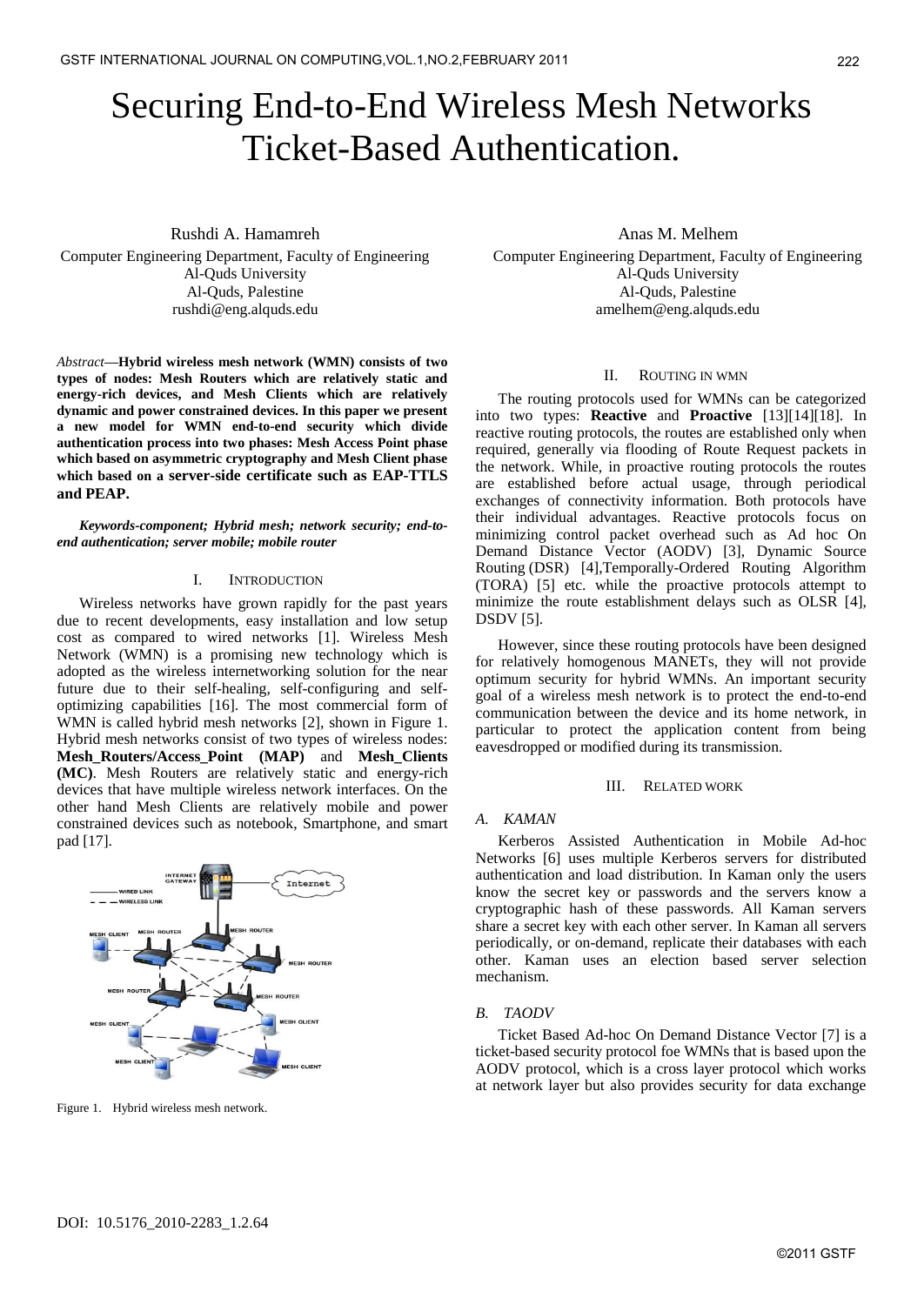and avoids transfer of ARP messages for finding MAC addresses of source and destination.

## *C. Secure Extension to the OLSR protocol*

Use The Secure Extension to the OLSR protocol [8] has only provides integrity and not confidentiality by signing each OLSR control packet with digital signature for authenticating the message. The digital signature is based on symmetric keys [19]. All OLSR control traffic is signed for every hop. This doesn't provide end-to-end signatures.

## IV. OUR PROPOSED MODEL

Our proposed model aims to achieve an end-to-end authentication in WMN. In order to achieve such goal we have divided the authentication way into two phases: the **MAP phase** in which a new MAP conducts the network, and the **MC phase** is when a new MC conducts the network.

At the **MAP phase**, we consider that MAP is energy rich devices so we can use asymmetric cryptographic [19] in contrary to MC devices in the second part of the authentication, server-side certificate such as EAP-TTLS and PEAP.

#### *A. MAP Phase*

During the setup phase when a Router/MAP connects to the WMN it has to follow the following steps: (1) MAP sends its details including the type (1 for MAP / 0 for MC) and MAC address to an Authentication Server (AS). (2) AS will send key generation mechanism back to the MAP after checking MAC address in a stored list. (3) MAP will generate its public and secret keys, and then sends its public key (PK<sub>MAP</sub>) to the AS. Then AS also generates a secret key (K<sub>MAP</sub>)for new MAP and itself on the basis of public key of MAP and its secret key by using Fixed Diffie-Hellman key exchange protocol. (4) AS generates a ticket for new MAP with required info (MAP ID, IP, issue time, expiration time etc.) **ticket**<sub>MAP</sub> and sign it with its private key. Then, after signing, AS will encrypt that ticket with the shared secret key and then forward this encrypted ticket to new MAP. After receiving encrypted ticket, new MAP will first generate a shared secret key on the basis of AS's public key and its secret key (as AS generated) and then will decrypt the ticket. For future communication (route discovery request/reply) MAP will use this ticket.



Figure 2. MAP phase

## *B. MC Phase*

When a new MC connects to the WMN the AS ask for credentials such as user name or ID number and password (via PAP, CHAP, or MD5 challenges) [9]. In this phase server-side certificate such as EAP-TTLS and PEAP can be used. After successful authentication, the mobile node will receive a secret key that shares with the authentication server (AS).

# *C. MAP –to- MAP Authentication*

As we mentioned before MAP depends on proactive protocols such as OLSR in order to build routing table through periodical exchanges of connectivity information, when an MAP discover a new neighboring MAP, a secure route must be established. In order to have a secure route between MAPs, the first MAP sends it identifier and the identifier of destination second MAP to the AS, which in turn looks up both MAPs in its database in order to verify the validity of both clients.

# MAP1 AS: {ID**MAP1,** ID**MAP2**} K**MAP1**||*ticket***MAP1-AS** ||N**once**

AS sends *ticket***MAP2** {K**MAP1-AS**, K**MAP12**, ID**MAP1**, T} in which K<sub>MAP12</sub> is the secret shared key between two MAPs and T is the lifetime of that key, this ticket will be sent to MAP1 along with the Authenticator which provides MAP1 with the shared key and proof that this is the right shared key to use with MAP2 at this time.

# AS MAP1: *ticket***MAP2** || ID**MAP1** || {K**MAP12**, lifetime, N**once**, ID**MAP2**}K**MAP1**

MAP1 decrypts Authenticator in order to validate its information and then creates a new message with a fresh **timestamp**, this message contains both identifiers in addition to *ticket***MAP2** and encrypted values that express MAP2 identifier with the fresh timestamp. And then send this message to MAP2.

# MAP1 MAP2: *ticket***MAP2** || ID**MAP1**, ID**MAP2** ||**timestamp**

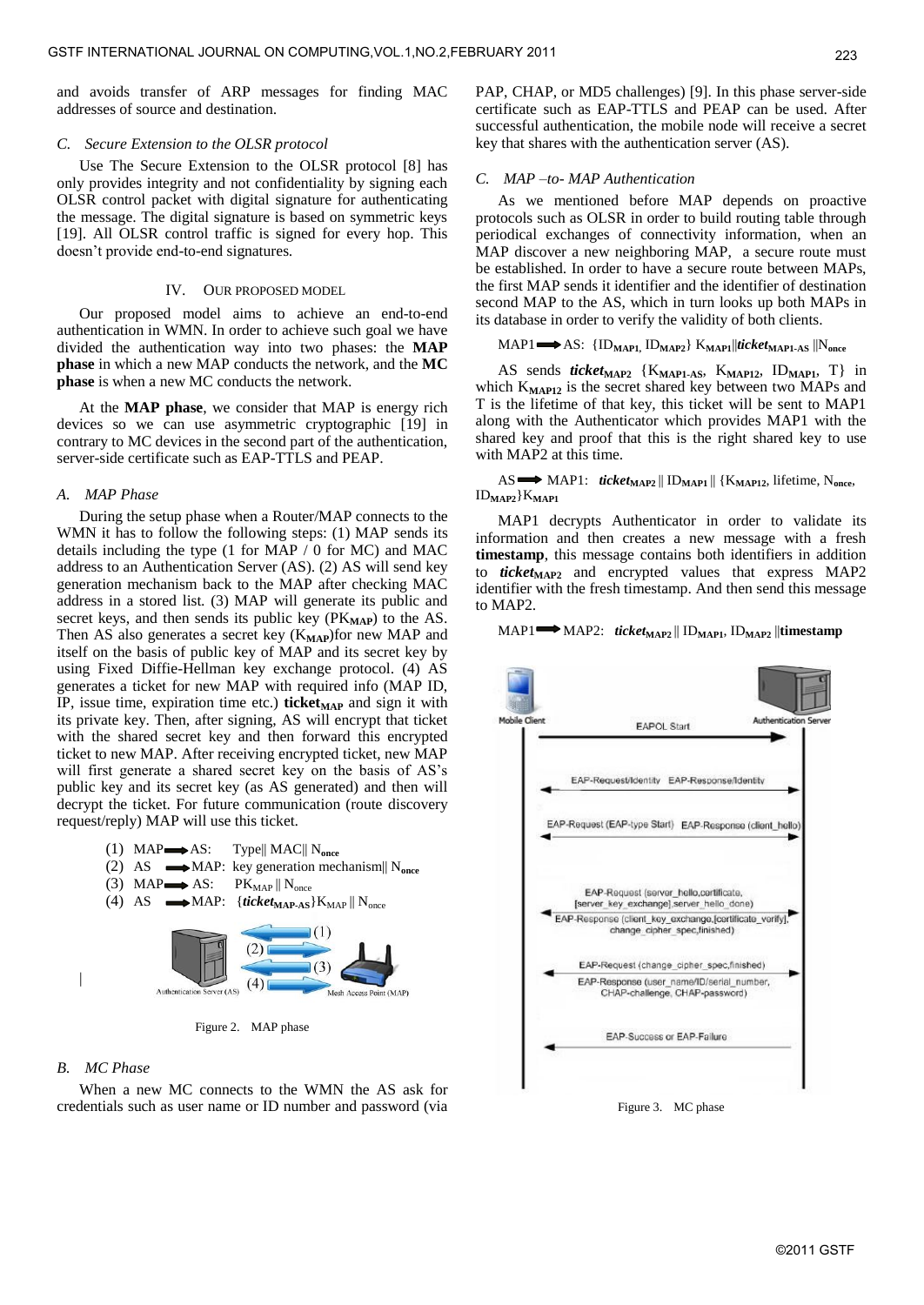After receiving this message MAP2 decrypts *ticket*<sub>MAP2</sub> with K**MAP2** to obtain K**MAP12** which in turn used to get the encrypted values, then MAP2 validates timestamp and local time comparing the life time sent from MAP1. In case the verification succeeded, MAP2 send a new encrypted message with K<sub>MAP12</sub>, this message contains the timestamp sent before by MAP1 and a new key instead of K**MAP12** called **subkey** used as a shared key between two clients in their communications. When the message received MAP1 decrypts it and verifies timestamp. If the verification succeeded, MAP1 knows that MAP2 received the previous message

MAP2 $\longrightarrow$ MAP1: {**timestamp**, **subkey**}K<sub>MAP12</sub>

- a) MAP1 $\rightarrow$ AS: {ID<sub>MAP1</sub>, ID<sub>MAP2</sub>} K<sub>MAP1</sub>||*ticket*<sub>MAP1-AS</sub> ||N**once**
- b) AS MAP1: *ticket*<sub>MAP2</sub> || ID<sub>MAP1</sub> || {K<sub>MAP12</sub>, lifetime,  $N_{\text{once}}$ ,  $ID_{\text{MAP2}}$  $K_{\text{MAP1}}$
- c) MAP1 $\longrightarrow$ MAP2: *ticket*<sub>MAP2</sub> || ID<sub>MAP1</sub>, ID<sub>MAP2</sub> || timestamp
- d) MAP2 $\longrightarrow$ MAP1: {**timestamp**, **subkey**} $K_{MAP12}$



Figure 4. MAP-to-MAP authentication.

# *D. Client–to-Client Authentication*

For Client–to-Client Authentication, our proposed model uses EAP authentication with a modified version of a scheme known as a four-pass Kerberos protocol [10][15].

When a new MC connects to the WMN it approves itself to the Authentication Server (AS) in order to get a secret key shared with the AS in addition to a unique identifier ID.

Whenever an MC wants to establish a secure connection with another MC it approaches the AS and follows the protocol as following steps:

In the first Client MC1, sends its identifier and the identifier of destination client MC2 to the AS, which in turn looks up both MCs in its database in order to verify the validity of both clients.

 $MC1 \longrightarrow AS: ID_{MC1} \parallel ID_{MC2} \parallel N_{once}$ 

AS sends ticketMC2 which contains KMC12 and the lifetime of that key, this ticket will be sent to MC1 along with the Authenticator which provides MC1 with the shared key and proof that this is the right shared key to use with MC2 at this time.

AS MC1: *ticket*<sub>MC2</sub> || ID<sub>MC1</sub> || {K<sub>MC12</sub>, lifetime, N<sub>once</sub>,  $ID_{MC2}$  $K_{MC1}$ 

MC1 decrypts Authenticator in order to validate its information and then creates a new message with a fresh

**timestamp**, this message contains both identifiers in addition to ticketMC2 and encrypted values that express MC2 identifier with the fresh timestamp. And then send this message to MC2.

# MC1  $\longrightarrow$  MC2: *ticket*<sub>MC2</sub> || Authenticator

After receiving this message MC2 decrypts *ticket*<sub>MC2</sub> with K**MC2** to obtain K**MC12** which in turn used to get the encrypted values, then MC2 validates timestamp and local time comparing the life time sent from MC1.

In case the verification succeeded, MC2 send a new encrypted message with  $K_{MC12}$ , this message contains the **timestamp** sent before by MC1 and a new key instead of K**MC12** called **subkey** used as a shared key between two clients in their communications. When the message received MC1 decrypts it and verifies timestamp. If the verification succeeded, MC1 knows that MC2 received the previous message in proper form and decrypt the shared key correctly.

 $MC2 \longrightarrow MC1$ : {**timestamp**, **subkey**} $K_{MC12}$ 

- a)  $MC1 \longrightarrow AS: ID_{MC1} || ID_{MC2} || N_{once}$
- b) AS MC1: *ticket***MC2** || ID**MC1** || {K**MC12**, lifetime, N**once**, ID**MC2**}K**MC1**
- c) MC1 $\longrightarrow$ MC2: *ticket*<sub>MC2</sub> || Authenticator
- d)  $MC2 \rightarrow MC1$ : {timestamp, subkey} $K_{MC12}$



Figure 5. Client-to-Client authentication.

We have to notice that all routes between MAP's are all secured through MAP-to-MAP authentication steps, so that when MC1 send a message to MC2 this message will be encrypted by the shared secret key **subkey** between every single MAP pair, this will provide both node–to–node and endto-end security.



Figure 6. end-to-end security.

# *E. Server Election*

Due to wireless network nature, and because our proposed model depending on server side authentication; we used an election based mechansim in order to overcom the nonavilability of one or more server. In order to intiate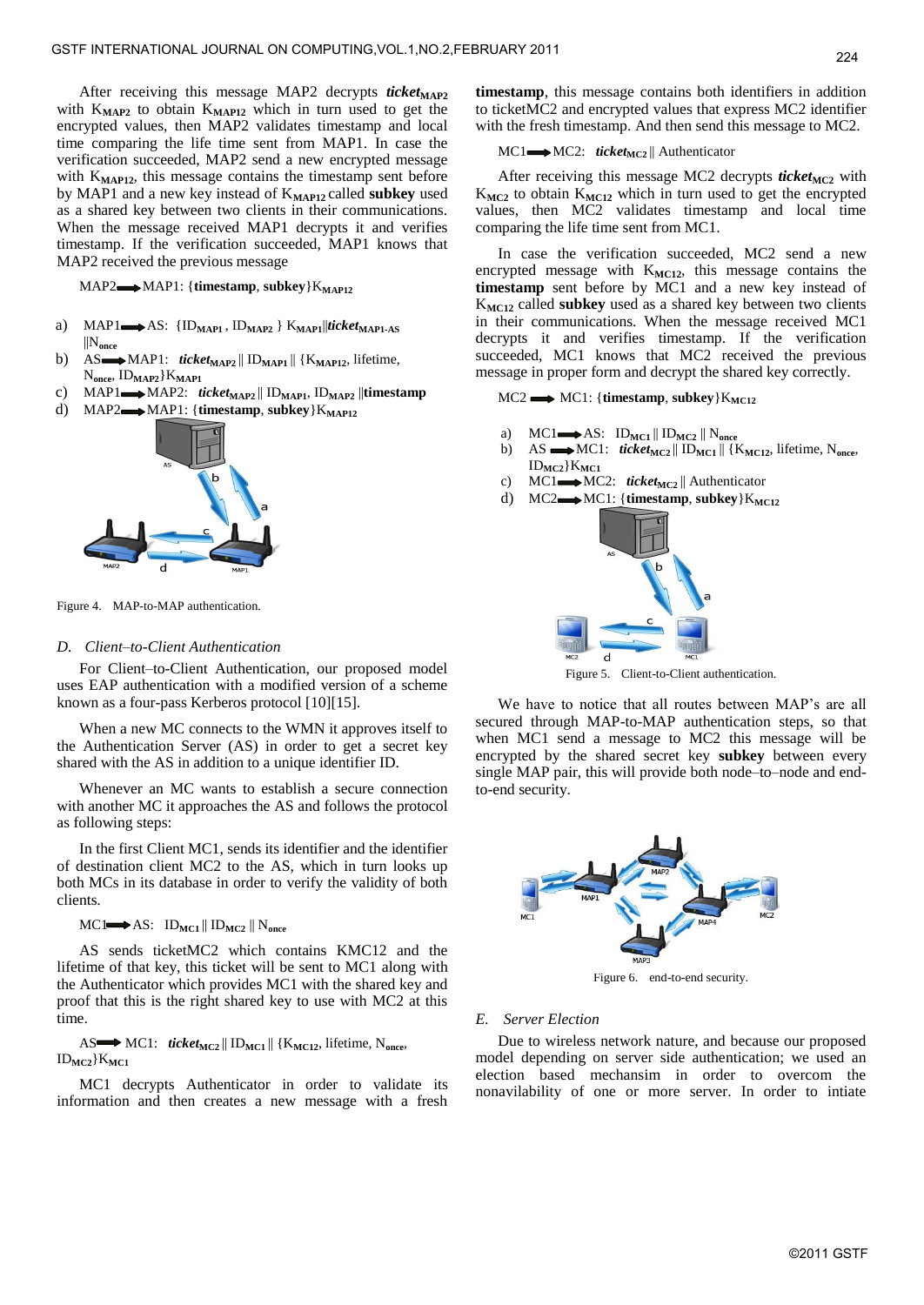election process [6] has define the following three conditions (1) when the number of servers increases or decreases. (2) when the server lifetime expiers (3)when a server fails the optional availability check mechanism.

Servers periodically use secure BEACON and ECHO packets to discover the availability of other servers [6].in the case the server is in non-availabilty situation, the election procedure intiates. Server elecation process based on factors such as connectivity, processing ability, RAM capacity, and network topology such as wireless transmission range, geographical position, or the lifetime expiration of a server. these factors reflect *Server Ability Degree* (SAD) [11] which takes into account static factors such as RAM capacity, and dynamic factors such as network topology.

We are defined the following factors in order to calcutate SAD, (1) CPU ability.(2)RAM capacity. (3)hop count; AS is prefearable to has central position to all APs in the network, this position is given by the mean distance between this server and all APs in the network. (4)Server ticket's lifetime. The weights assigned to each of these criteria are  $w_1 = 3$  for CPU ability criterian,  $w_2=1$  for RAM capacity criterian,  $w_3=2$  for hop count criterian, and  $w_4=4$  for ticket's lifetime criterian.

The equation for calculating SAD is:

$$
SAD (ASj) = w1*c1 + w2*c2 + w3*c3 + ... + wncn
$$
 (1)

After calculating SAD for every server, the highset value server will be upgraded to be the Authentication server.

#### *F. Database Riplecation*

Regular database replication maintains authentication mechanism and server election procedure. Periodically replications protect server from being captured or compromised. Also it does maintain database updated with all added, modified, and revoked accounts since last replicate. Since WMN contains MCs that work as routers and by noticing that these devices are energy-poor devices, we recommend using a distributed replication scheme called *Distributed Adaptive Service Replication* (*DAR*) [12]. DAR aims to improve service availability with reasonable energy consumption across the network. In order to dynamically place service replicas in appropriate nodes, DAR divides the whole network into disjoint zones with diameters at most 2 hops, selects a node with minimum moving speed in each zone as a zone head, and constructs a virtual backbone network connecting all zone heads. Each replication has a sequence replication number in order to maintain global consistency of the database as described in KAMAN Replication Repository[6]

Server1 Server2: {Seq#|| time || Database} K<sub>AS12</sub> Seq#: Replication Sequence Number. time: the time of executing this replica. K**AS12** : shared secrete key between two Database.



V. CONCLUSION

In this paper we present a new model for securing end-to-end wireless mesh network with ticked based-authentication. This model divides the authentication process into two phases: MAP